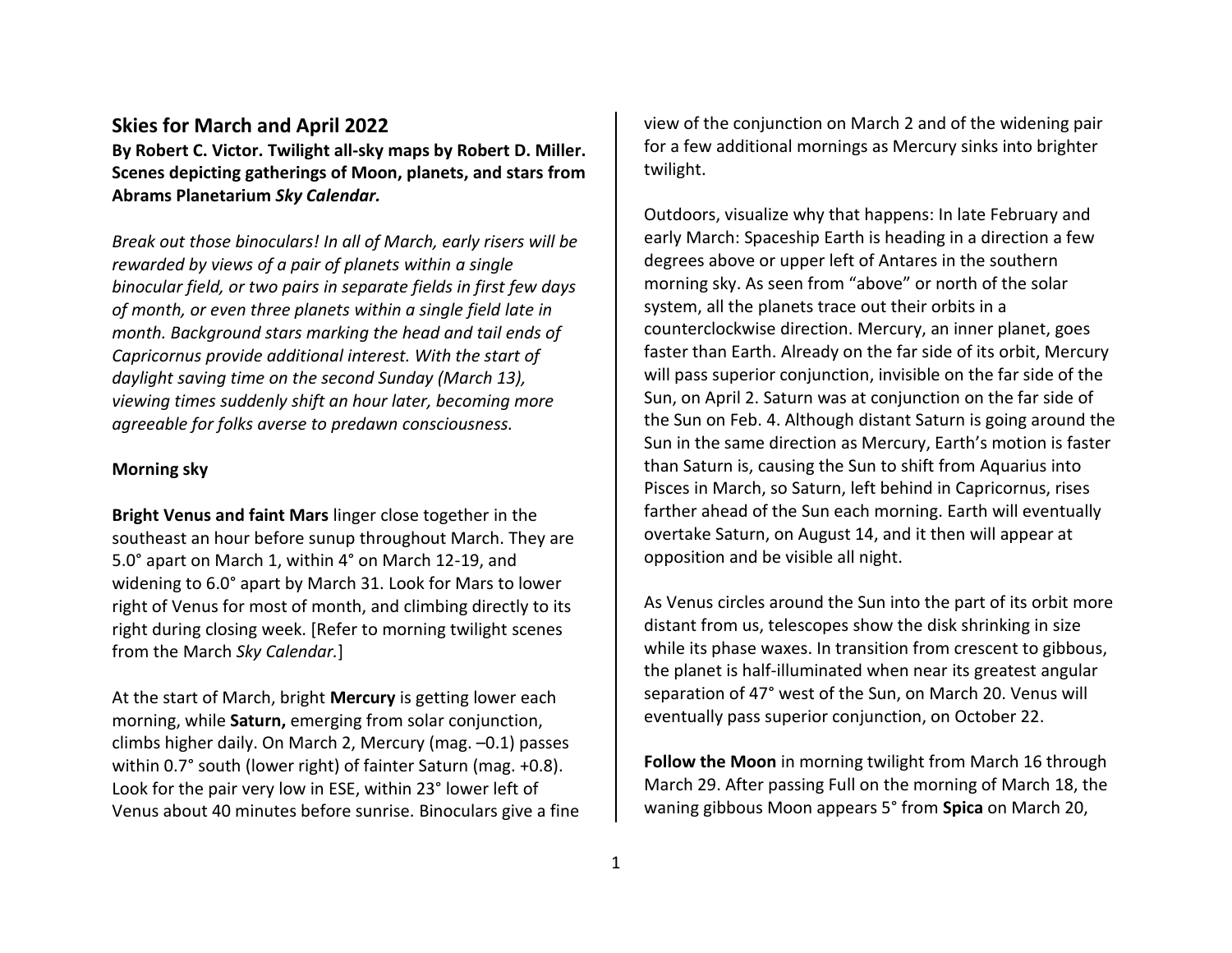and passes just 2° north of **Antares,** heart of the Scorpion, on March 23. **The crescent Moon will appear about 5° to 7° below a compact gathering of Venus, Mars, and Saturn 5.3° wide on morning of March 28.** [Refer to scenes from March *Sky Calendar.*]

## **Venus passes within 2.2° south of Saturn on March 28 and 29.** On the latter date, the 9 percent crescent Moon appears within 14° lower left of Venus. Using binoculars 30 minutes before sunrise, can you spot Jupiter just risen, 17° lower left of the Moon?

On March 30, it will require binoculars, a very clear sky 15-20 minutes before sunrise, and an unobstructed view to spot the 4-percent old crescent Moon just risen 13° south of east, and Jupiter within 5° to its upper left.

On March 31, the Moon cannot be seen, but **three planets, Venus, Saturn, and Mars, still fit within 6.0°.** Saturn will be the middle one, about 3.1° from Mars and 3.1° from Venus. Best viewing time may be about one hour before sunup. About 30-35 minutes before sunrise, in a brighter sky, **use binoculars to watch for Jupiter** rising within 27° lower left of Venus. Four planets, Mars-Saturn-Venus-Jupiter, span 32° on March 31.

**Mars and Saturn will form a close pair 0.4° apart,** some 7.5° to the upper right of Venus, **on April 5.** It is expected they will be closely matched in brightness. Can you notice any difference in their colors? This will be the morning of the least

span of the four planets, Jupiter through Venus to the Mars-Saturn pair, 30°.

**Jupiter will rise earlier daily,** becoming easier to see during April, **and will form brilliant close pairings with Venus on April 30 and May 1,** within 0.5° and 0.6°, respectively, from mid-U.S. **A few days earlier, on April 27, when the planets have closed to 3.2° apart, they will appear in a spectacular gathering with a waning crescent Moon!**

## **Evening sky**

In March 2022, **the evening sky,** though without naked-eye planets, **still offers plenty of attractions for unaided eye and binoculars. Orion** is well up in south at dusk, and begins his slide toward the west. Orion is easily recognized by his 3-star belt, with bright, blue-white **Rigel,** his foot, below, and reddish **Betelgeuse,** his shoulder, above. [Refer to scene from *Sky Calendar* showing Moon positions for March 8-13.] Below the belt is a short vertical line of stars, **Orion's sword.** Through binoculars, the middle of the sword appears as a group of stars in a fuzzy cloud of gas and dust, **the Great Nebula,** where stars are being formed.

Locate the brightest star, **Sirius,** not shown on the scene showing the Moon for March 8-13, by extending Orion's belt to lower left. The "Dog Star" Sirius completes the nearly equilateral *Winter Triangle* with Betelgeuse and Procyon. Extend Orion's belt away from Sirius to find **Aldebaran,** eye of Taurus, the Bull. Fainter stars of the **Hyades cluster** nearby